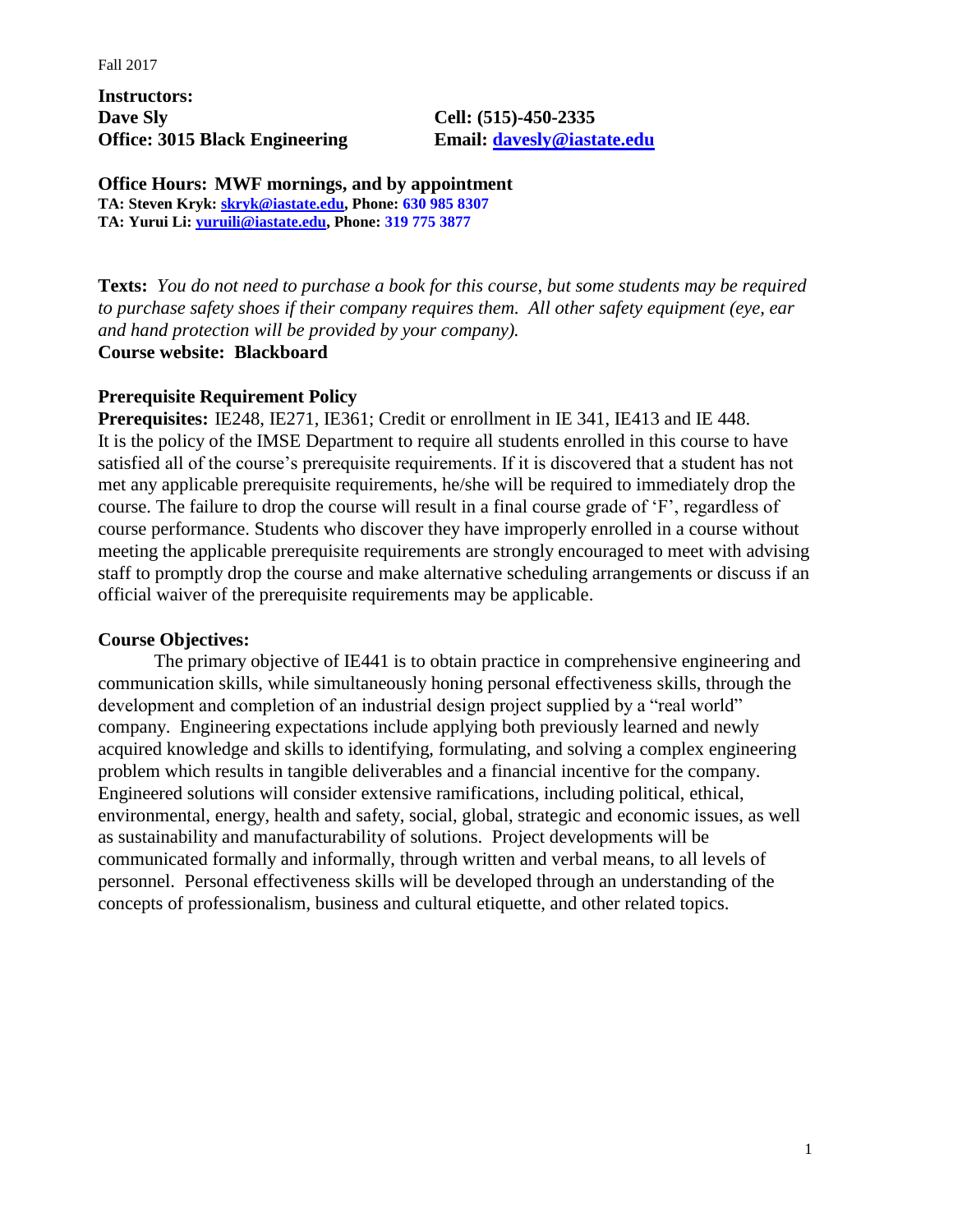## **Class Format:**

Lectures will be held on Monday from 2-3pm and some lab periods (see calendar). During the weeks of the career fair and final presentations, there may be no lectures. Lectures will address topics of current interest with respect to the projects, "real-world" topics, and other related material.

Grades will be based on reports (written and oral), milestone briefings, and some inclass assignments. Grades can and will be affected by your group members' assessment of your efforts. Grades can and will also be affected by your Professionalism Evaluation, which is based on a **+5/-50% scale.**

Final projects will be evaluated by the class instructor, teaching assistant, and company (for grades) and by the company (for "places"); first and second place project teams will be identified. The first place team will receive \$150/team member and have their names engraved on the IE441 plaque, and the second place team will receive \$100/team member.

In the Spring there will likely be a competition for one or more teams to go to West Point in New York to compete with other IE capstone teams for a national capstone award. This is an elective opportunity that your team, in agreement with your company, can apply for.

Each semester there is a Capstone Poster session on the Friday of Dead Week. In addition, student teams are required to produce a 1 to 3 minute video that provides an overview of their capstone project. The Poster and Video content must be approved by your company and will be shared in an open format.

Most projects will involve several trips to the company site. The capstone fund will pay for all of this travel. You are encouraged to take ISU vehicles, and thus on the first week, you will apply to drive ISU cars. You may also take your personal cars, if necessary, and be reimbursed mileage.

Your initial trip will be during (Mon, Tue or Wed) of the  $2<sup>nd</sup>$  week of class. This is a mandatory trip that is arranged with your team, your company and an instructor or TA who will accompany you. You may need to miss classes for this trip and the instructor will assist you with handling any problems which may occur with your other instructors.

In the middle of the semester there will be another group trip that will involve your company and your instructor or TA. This is the second (and only other) time that you may need to miss your other classes for a reason that the IE 441 instructor will assist you with. All other visits to your company should be organized around your course schedule.

Your team may be partnered with an English 314 team who will assist you in writing and editing your reports. This provides a good learning experience to those English students while also helping you reduce errors in your report. Please work with them productively.

## **Office Hours:**

"Official" office hours on campus will be held during lab and as posted on the top of this syllabus, but please feel free to use the discussion board, email, text or call your instructor at any time. If not able to answer, leave a message. Any changes to office hours will be announced in class or emailed in advance.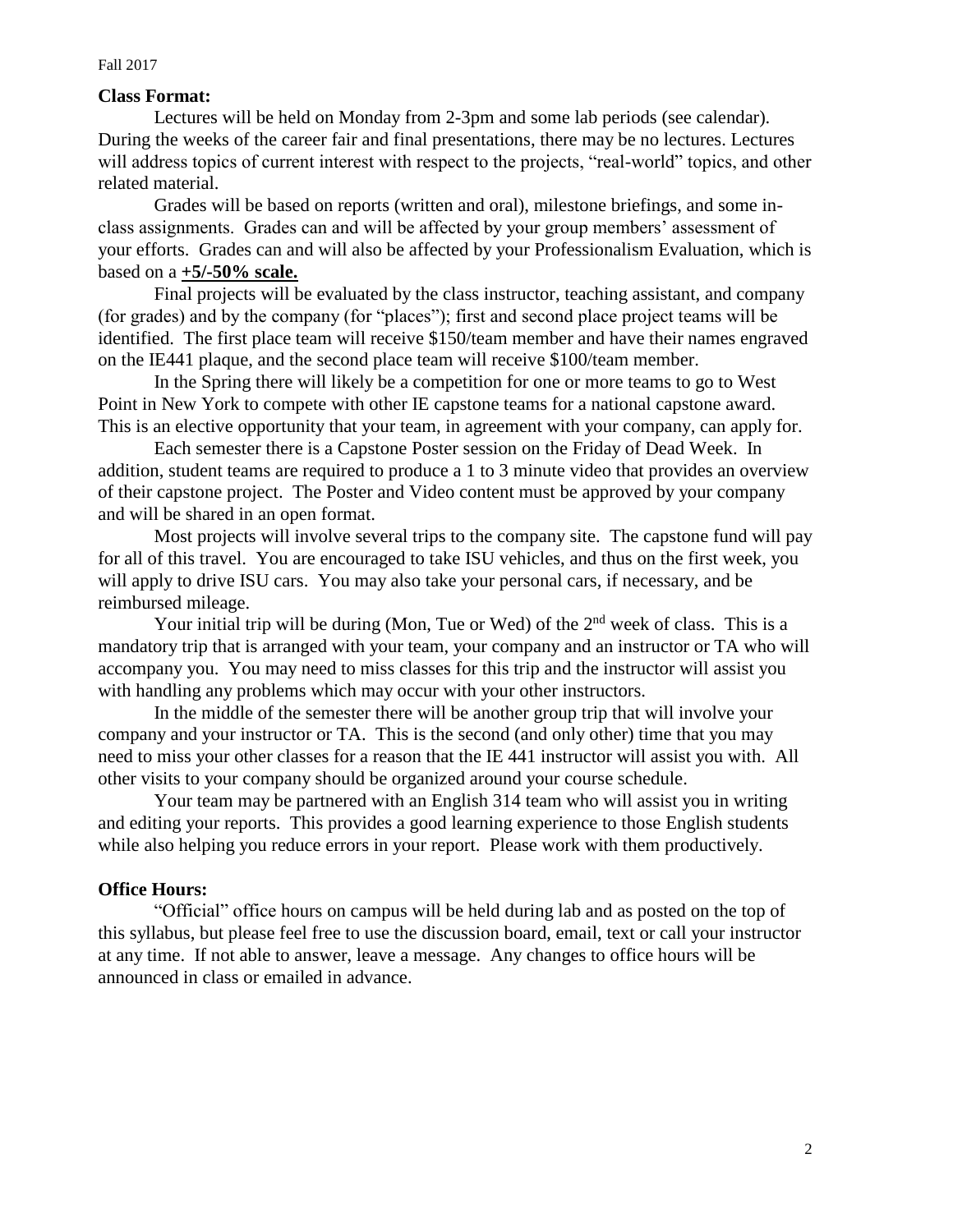# **IMSE Department Policies:**

**ACADEMIC HONESTY STATEMENT: The IMSE Department has an expectation that all students will be honest in their actions and communications. Individuals suspected of committing academic dishonesty will be directed to the Dean of Students Office as per University policy. For more information regarding academic misconduct see [http://www.dso.iastate.edu/ja/academic/misconduct.html.](http://www.dso.iastate.edu/ja/academic/misconduct.html)**

**PROFESSIONALISM STATEMENT: The IMSE Department has an expectation that all students will behave in a professional manner during all interactions with fellow students, faculty, and staff. Treating others with respect and having constructive communications are examples of being professional.**

**DISABILITIES STATEMENT:** Iowa State University is committed to assuring that all educational activities are free from discrimination and harassment based on disability status. All students requesting accommodations are required to meet with staff in Student Disability Resources (SDR) to establish eligibility. A Student Academic Accommodation Request (SAAR) form will be provided to eligible students. The provision of reasonable accommodations in this course will be arranged after timely delivery of the SAAR form to the instructor. Students are encouraged to deliver completed SAAR forms as early in the semester as possible. SDR, a unit in the Dean of Students Office, is located in room 1076, Student Services Building or online at [www.dso.iastate.edu/dr/](http://www.dso.iastate.edu/dr/). Contact SDR by e-mail at [disabilityresources@iastate.edu](mailto:disabilityresources@iastate.edu) or by phone at 515-294-7220 for additional information.

# **If you don't read anything else in the syllabus, read this!**

This class is about the real world. You are, for all practical purposes, no longer students of engineering, but "real" engineers. When working with a company, you will be working with professional people who earn their paychecks doing what you will be doing for this class. Your grade will reflect how much value you add to the company, and how professional you are in doing so. **This isn't practice any more! It matters.** Remember that throughout the semester.

# **Course Policies:**

- 1. The world is about communication and we will use it extensively in this class. Good grammar, spelling, and punctuation are expected; poor grammar, spelling, and punctuation will be penalized.
- 2. If you submit a written assignment for regrading, the entire work will be regraded. Any work to be regraded must be submitted within one week of receiving it back from the instructor.
- 3. There will be  $+/-$  grading.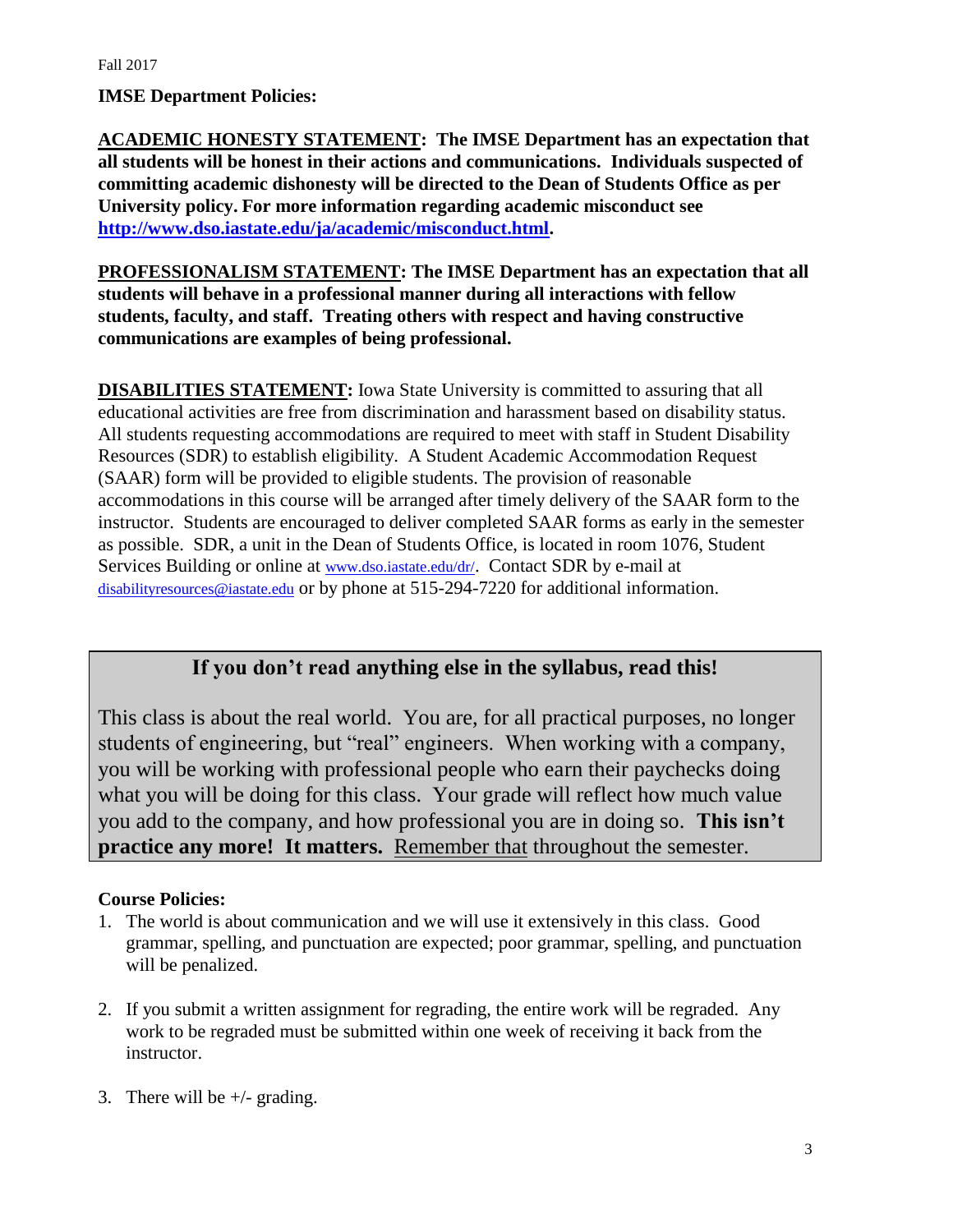- 4. There will be no rounding or curving.
- 5. You are expected to be in lab during lab hours. Attendance will be taken. It is expected that you may be at your company during lab hours, or in the lab. Please keep your TA informed if you will miss lab time because you are working at your company.
- 6. You are expected to attend all lecture classes. It is understood that sometimes you may have things that require you to miss class (interviews, plant trips, weddings, etc.). Please be professional and responsible and let the TA know when you will be gone ahead of time, either verbally (in person or by phone), or through email. Messages delivered by team members will not be sufficient notice. There won't be any make-ups, extensions, or special treatment for such activities. This means that due dates will not be moved. Missing IE441 lecture multiple times will result in a discussion with the instructor and will likely affect your professionalism grade.
- 7. Late assignments will be penalized at the rate of 10% per day. Assignments are due at the times stated.
- 8. Problems with computer technology (e.g. failed, destroyed, trashed, etc.) will not be accepted as excuses for late assignments. Make backups! Do not store your original files and backup files in the same place (physically or electronically).
- 9. Professionalism evaluations (+5/-50%) are made at the end of the semester by the TA and instructor. They include but are not limited to attendance, punctuality, attitude, communications, observation of peer interaction, initiative, professional presentation of work, class participation, etc.
- 10. Plagiarism, including accidentally forgetting to cite references, will result in a zero for any assignment.
- **11. To pass the course, you must receive a "C-" or better on the final project.**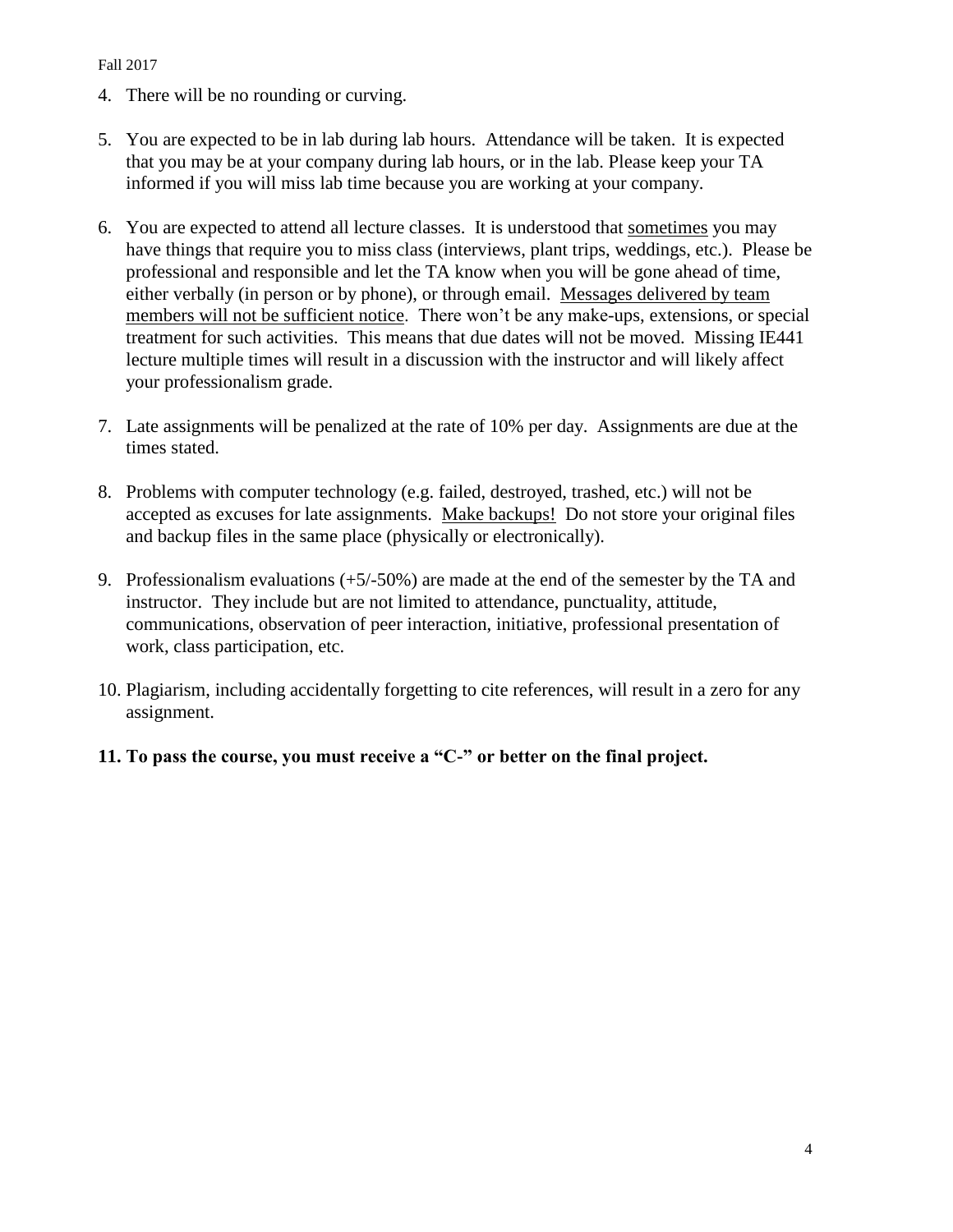# **COURSE DETAILS**

## **Project Selection:**

Your team will be able to select and rank a set of projects that you would like to work on. You will also be encouraged to justify why your team is the best one for your top 3 preferred projects. The instructor will use this information, along with your 1-page resumes to assign projects to specific student groups. This will be done by Friday of the first week of class.

## **Plant Visit**

You will be working with one of several companies in and around Iowa. Plant trips are scheduled for the  $2<sup>nd</sup>$  week of class. Transportation will need to be arranged by your team. Everyone is expected to attend, to be prepared, and to act professionally. More details will be provided at the second class meeting. As many members of your team as possible, are recommended to register with ISU transportation services so that you can use ISU vehicles to drive to your companies.

# **Project Definition:**

Your Problem Statement paper defines what you will do (your deliverable) and how you will do it. It also establishes the expected value of your final result. In this course, we strive for a total impact of around, \$100,000 per project, because that would be the minimal amount that would justify the 900 hours (15 hours/week/student) that you are expected to invest into this project. After submitting your paper, you will present your problem statement to the class in a group presentation format whereby you will be graded according to your individual contribution to this presentation. After receiving feedback (a grade) on your written and oral Problem Statement, you are expected to make the corrections and present these materials to your company for their feedback. Then you will place a Final updated version of your Problem statement into your Binder and use it as a guide for the next phase of your project (Current State Analysis).

# **Individual Paper about Company in Global Economy:**

At the end of the  $3<sup>rd</sup>$  week, you are to submit a 1 page, single spaced paper about the impact that your company has in the Global Economic, Environmental, Energy, Social and Political environment. This paper is graded according to two rubrics (quality of writing and depth of evaluation).

# **Weekly Team Journal on Blackboard:**

Each week, via blackboard, you will be required to submit your assessment of the prior week. This assessment is confidential between yourself, the Instructor and the TA. This assessment will involve two key statements:

- 1) Comment on the group dynamics. Which students are working well in the team and which are not. What are your concerns with other student behaviors.
- 2) Comment on what you did specifically on the project. Be as specific as possible and state pages in the report, graphics, engineering designs, meetings, data collection, etc.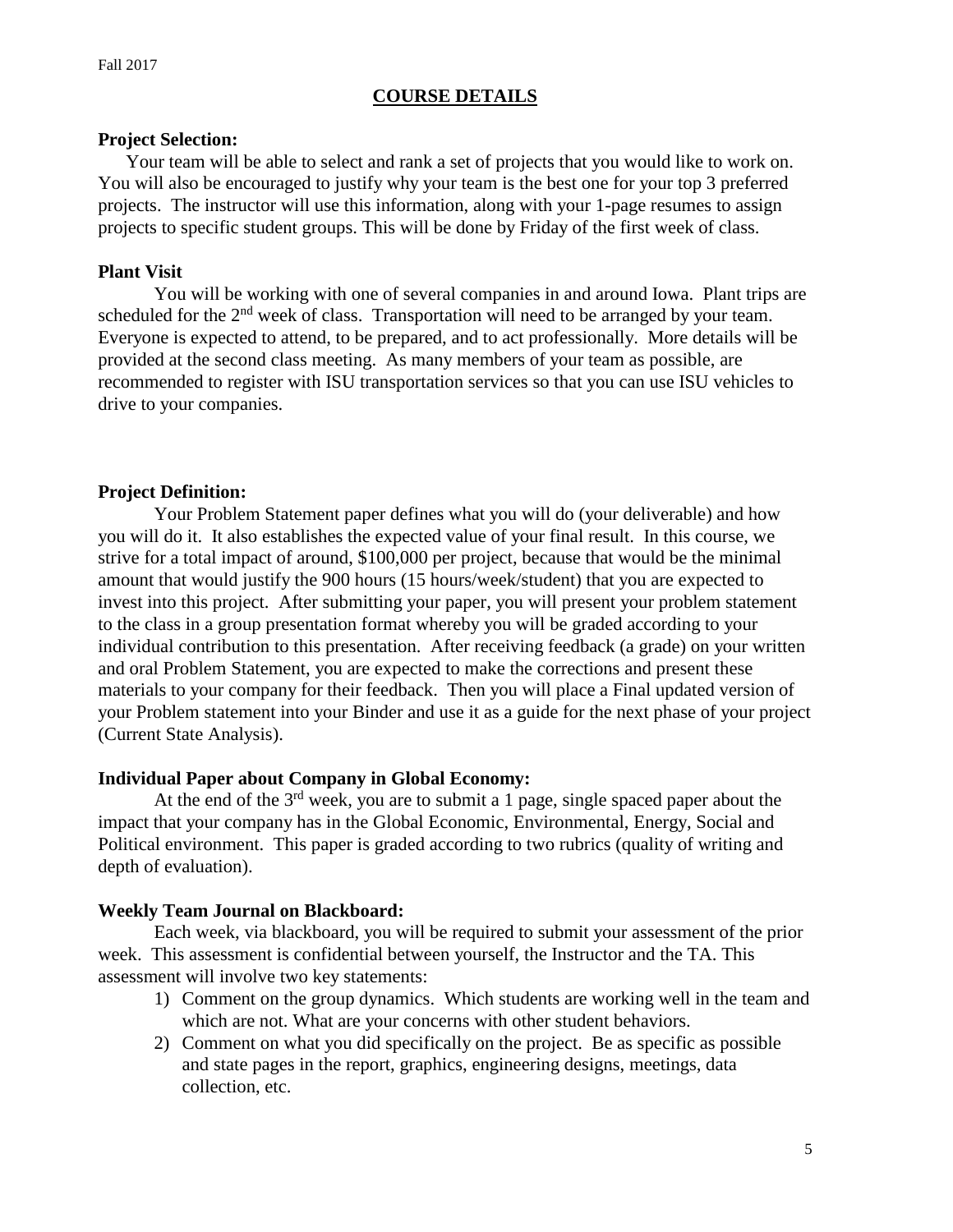#### **Project Proposal Presentations:**

Roundtable presentations will be held around the  $3<sup>rd</sup>\{4<sup>th</sup>$  week of class. Each member of each team will present their project to other members of the class in a group presentation format. Grades will be based on a combination of instructor and TA evaluations. More details concerning format are provided on Blackboard.

#### **Internal Feedback Sessions:**

Two or three times each week during the semester, your group will sit down with the TA and/or instructor for internal feedback sessions. During these sessions, you will each have the opportunity to answer three questions: 1. What is working well? 2. What could generally be improved within the group? 3. What could I do to specifically improve my performance for the next major project event?

#### **Professionalism Evaluations:**

Every week, professionalism evaluations will be reviewed with the TA and/or instructor based on the logs that you submit on Blackboard. If problems are seen, then the Instructor and/or TA will meet with prospective group members. It is important that you are honest, accurate and detailed in your evaluation of your activities, and the performance of your group members in your logs.

#### **Current State Report and Presentation at your company:**

Upon completion of your Current State Analysis Report, each group will make their own arrangements and travel to their company to do a report-out presentation. Your business partner will assess your thoroughness, professionalism, etc., using the rubric in the syllabus. This trip is arranged such that your instructor, or at least your TA, can join you for this presentation. Your presentation grade will consist of 50% from your company and 50% from your Instructor or TA.

## **Future State Reports:**

Future State Design reports are due 3-4 weeks before the end of the semester, and will be both written and oral. Guidelines for the written report are included on Blackboard. The oral portion is a non-graded presentation which allow you to get feedback on your design. You will then have 3 weeks to fix any issues with your design for inclusion into your Final Report due on Monday of Dead Week and your graded Final Oral Presentation on Friday of Dead week.

#### **Final Reports:**

Final reports will be both written and oral. Guidelines for the written report are included on Blackboard, along with the grading criteria for both reports. Essentially, your Final report is an aggregation of your prior three reports written in Past Tense since your project is now complete. In addition, you will enhance your economic value analysis and confirm with your client what elements of your design that they plan to implement. Your Oral presentation will be exclusively to your company on the morning or afternoon of the Friday of Deadweek (before or after the poster session and lunch from 11-12 and 12-1 respectively). Your company will provide all of the grade for your final presentation.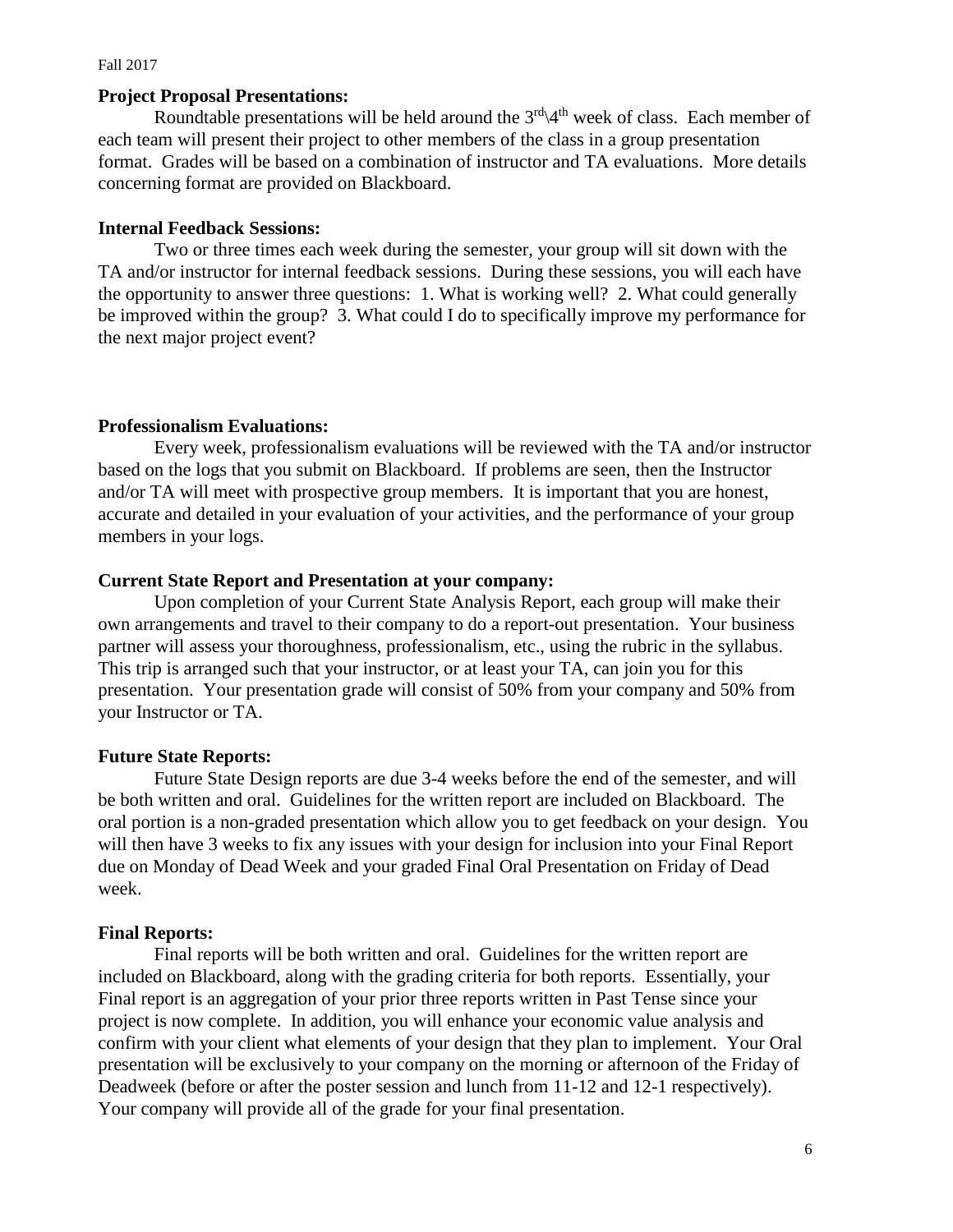#### **Business Value Assessment (% to implement and \$ value):**

At the end of the semester, projects will be assessed for business value and these factors will be used for the capstone semester award only (not your grade). The final project grade will include an "economic business value" and a "percent of project to be implemented" from the business partner (see Value Evaluation form on Blackboard). These statements are two of the five components to the Awards that will be presented during the Final Exam period.

## **Project Costs:**

You will need to keep track of your costs beginning immediately. These numbers will be reported on throughout the semester. Costing information is detailed in this syllabus. Travel costs and material costs which are pre-approved will be reimbursed. Please work with your instructor if your team needs to purchase any items from the capstone fund. Your team is not expected to purchase any materials (except safety shoes if required) for this course.

## **Proplanner Software:**

To provide full disclosure, Dave Sly is also President and Founder of the Proplanner Industrial Engineering software firm located within the ISU Research Park. Given the nature of this course, Proplanner Software is often applicable to course projects. Proplanner software for Time studies, Line Balancing, Work Instructions, MES and Factory Layout is therefore provided to all students for use in their project free of charge. In addition, your clients are also to use the software free of charge within the scope of your project both during and after the project is completed. If your client is interested in purchasing any Proplanner products please instruct them to contact the company directly, as Dave Sly is unable to discuss Proplanner software purchase options to avoid a conflict of interest.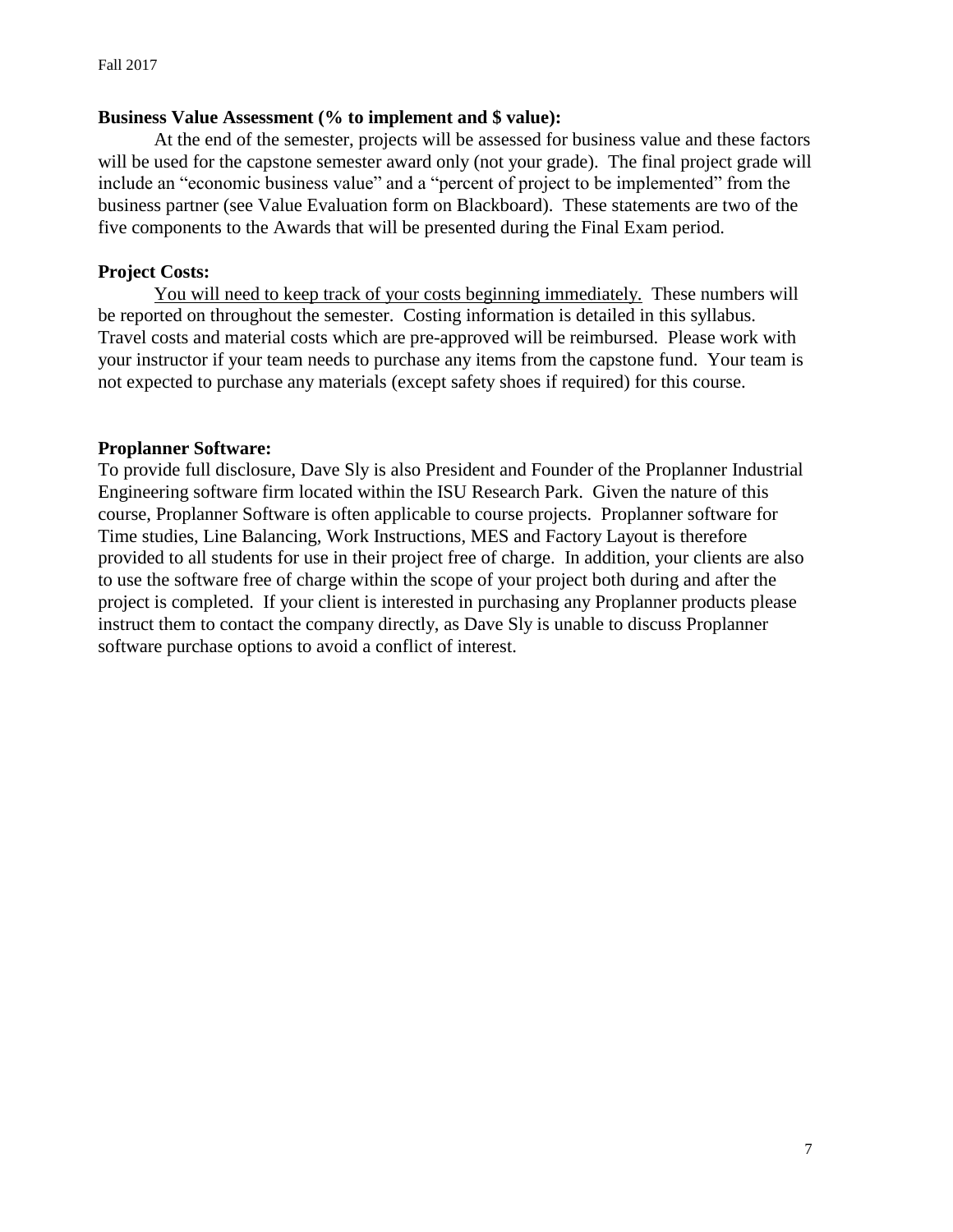# **Design Project Schedule and Grading:**

| <b>Design Project Tasks</b>                                                                                         | <b>Due Date</b>                                               |  |
|---------------------------------------------------------------------------------------------------------------------|---------------------------------------------------------------|--|
| <b>Teams Assigned</b>                                                                                               | Aug 24                                                        |  |
| Schedule Visit                                                                                                      | Aug $25$                                                      |  |
| Plant trip (All Day)                                                                                                | Aug 28 or 29                                                  |  |
| <b>Problem Statement</b>                                                                                            |                                                               |  |
| Prob. Written Report                                                                                                | Sept 11                                                       |  |
| Prob. Presentation (to class) Sept 13 or 15<br>Individual grading                                                   |                                                               |  |
| You also present to your company                                                                                    |                                                               |  |
| Individual Global Paper                                                                                             | Sept 15                                                       |  |
| <b>Current State Analysis (CSA)</b>                                                                                 |                                                               |  |
| CSA Report (draft 1)                                                                                                | Sept 22                                                       |  |
| CSA Report (draft 2)                                                                                                | Sept $29$ – also informal face-to-face<br>meeting with client |  |
| <b>CSA Written Report</b>                                                                                           | Oct 6                                                         |  |
| <b>CSA</b> Presentation<br>At Company Site (scheduling starts Sept 5) – Graded<br>50% company and 50% Instructor/TA | Start Oct 9 (week of)                                         |  |
| <b>Future State Design (FSD)</b>                                                                                    |                                                               |  |
| Design $(draff 1)$                                                                                                  | Oct 20                                                        |  |
| Design $(draff 2)$                                                                                                  | Oct 27– also informal face-to-face<br>meeting with client     |  |
| <b>FSD Written Report</b>                                                                                           | Nov <sub>6</sub>                                              |  |
| <b>FSD</b> Presentation                                                                                             | Start Nov 6 (week of)                                         |  |
| Not graded-at company only                                                                                          |                                                               |  |
| <b>Final Project</b>                                                                                                |                                                               |  |
| <b>Final Written Report</b>                                                                                         | Dec 4                                                         |  |
| Posterboard + Video                                                                                                 | Dec 6                                                         |  |
| Final Presentation at ISU                                                                                           | Dec 8                                                         |  |
| Graded by Company                                                                                                   |                                                               |  |
| Final Presentations + Posterboard + Video                                                                           |                                                               |  |
| <b>Required Final Exam</b>                                                                                          | Dec $13 \text{ (noon)}$                                       |  |
| Pizza and awards, location to be announced                                                                          |                                                               |  |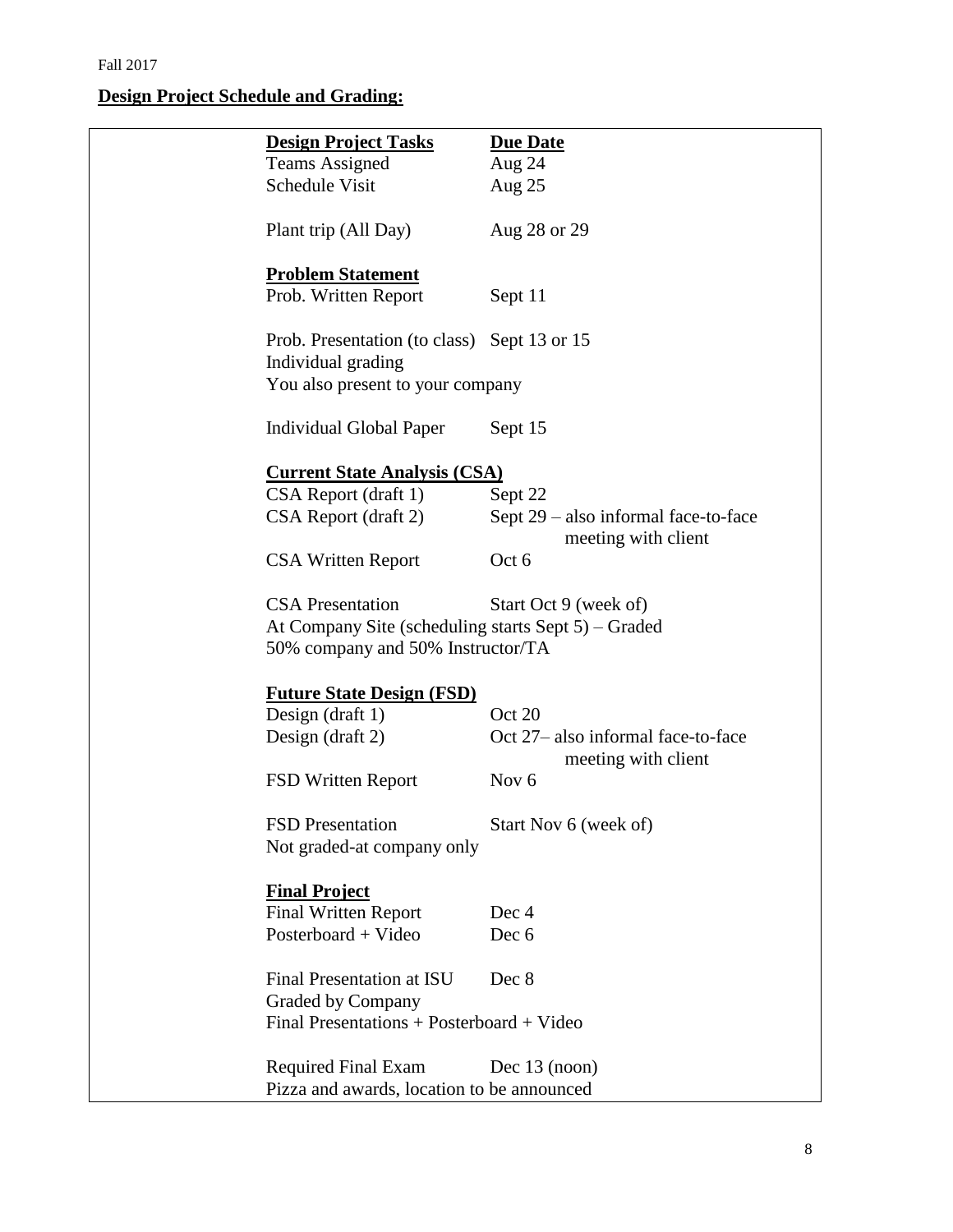Graded Assignments (and percent of final grade)

- (8%)Written Project Definition Proposal + Binder
- (3%)Individual Paper on your Company in Global Environment
- (4%)Oral Project Presentation to Class (individual grading)
- (20%)Current State Analysis Report + Binder
- (10%)CSA Oral Presentation to Company
- $(20\%)$ Design Report + Binder
- $\bullet$  (10%)Final Project Report + Binder
- (10%)Final Project Oral Presentation
- (5%)Posterboard
- $\bullet$  (5%)Video
- (5%)Attendance throughout semester
- Factored grade according to group member feedback
- Company Value Statement (Percent to Implement and Economic Value) used in selection of winning teams ONLY – not used for semester grade.

## **Total Percentages:**

| $93 < A < 100$ $87 < B + < 90$ $77 < C + < 80$ $67 < D + < 70$                                                                                                                                                                                                   |                                                                   |  |
|------------------------------------------------------------------------------------------------------------------------------------------------------------------------------------------------------------------------------------------------------------------|-------------------------------------------------------------------|--|
| 90 $\leq$ A $\leq$ $\leq$ $\leq$ $\leq$ $\leq$ $\leq$ $\leq$ $\leq$ $\leq$ $\leq$ $\leq$ $\leq$ $\leq$ $\leq$ $\leq$ $\leq$ $\leq$ $\leq$ $\leq$ $\leq$ $\leq$ $\leq$ $\leq$ $\leq$ $\leq$ $\leq$ $\leq$ $\leq$ $\leq$ $\leq$ $\leq$ $\leq$ $\leq$ $\leq$ $\leq$ |                                                                   |  |
|                                                                                                                                                                                                                                                                  | $80\leq B - 83$ $70\leq C - 73$ $60\leq D - 63$ $0\leq F \leq 60$ |  |

# **How Does IE441 fit into the "big picture" of an IMSE student's academic career?**

# **Contribution of Course to Meeting Professional Component of Curriculum:**

Students learn how to approach real-world, open-ended industrial design problems from problem definition to design recommendations. They learn to be aware of and consider realworld constraints while generating their recommendations.

## **Relationship of Course to IE Program Outcomes:**

Many of the IE Program Outcomes are addressed through the projects, material, and structure requirements of IE441. They include the following:

- a) an ability to apply knowledge of mathematics, science, and engineering
- b) an ability to design and conduct experiments, as well as to analyze and interpret data
- c) An ability to design a system, component, or process to meet desired needs within realistic constraints such as economic, environmental, social, political, ethical, health and safety, manufacturability, and sustainability
- d) An ability to function on multi-disciplinary teams
- e) An ability to identify, formulate, and solve engineering problems
- f) An understanding of professional and ethical responsibility
- g) An ability to communicate effectively
- h) The broad education necessary to understand the impact of engineering solutions in a global, economic, environmental, and societal context
- i) Recognition of the need for and an ability to engage in life-long learning
- j) Knowledge of contemporary issues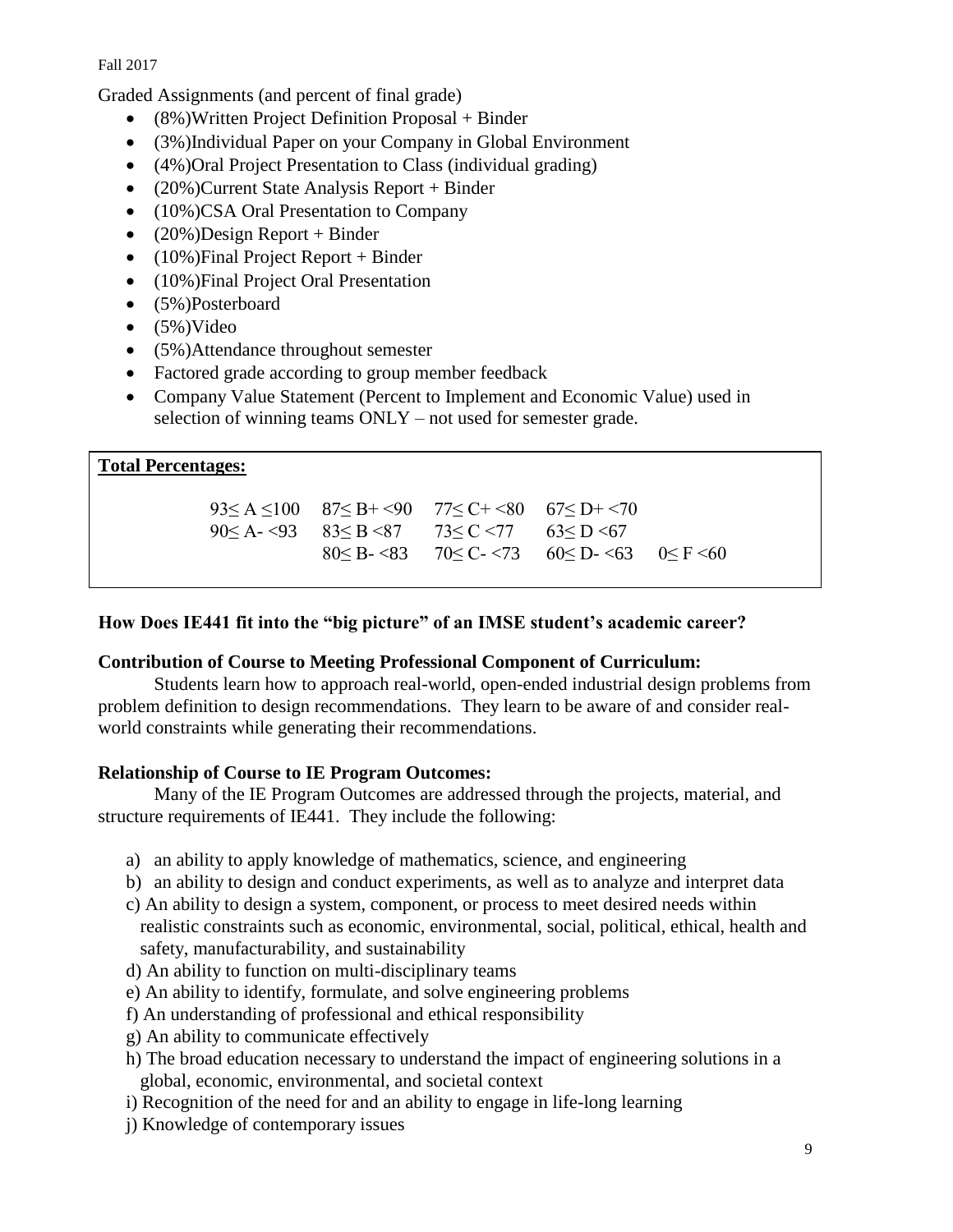- k) An ability to use the techniques, skills and modern engineering tools necessary for engineering practice
- l) An ability to design, develop, implement, and improve integrated systems that include people, materials, information, equipment and energy
- m) An ability to provide leadership in multi-functional teams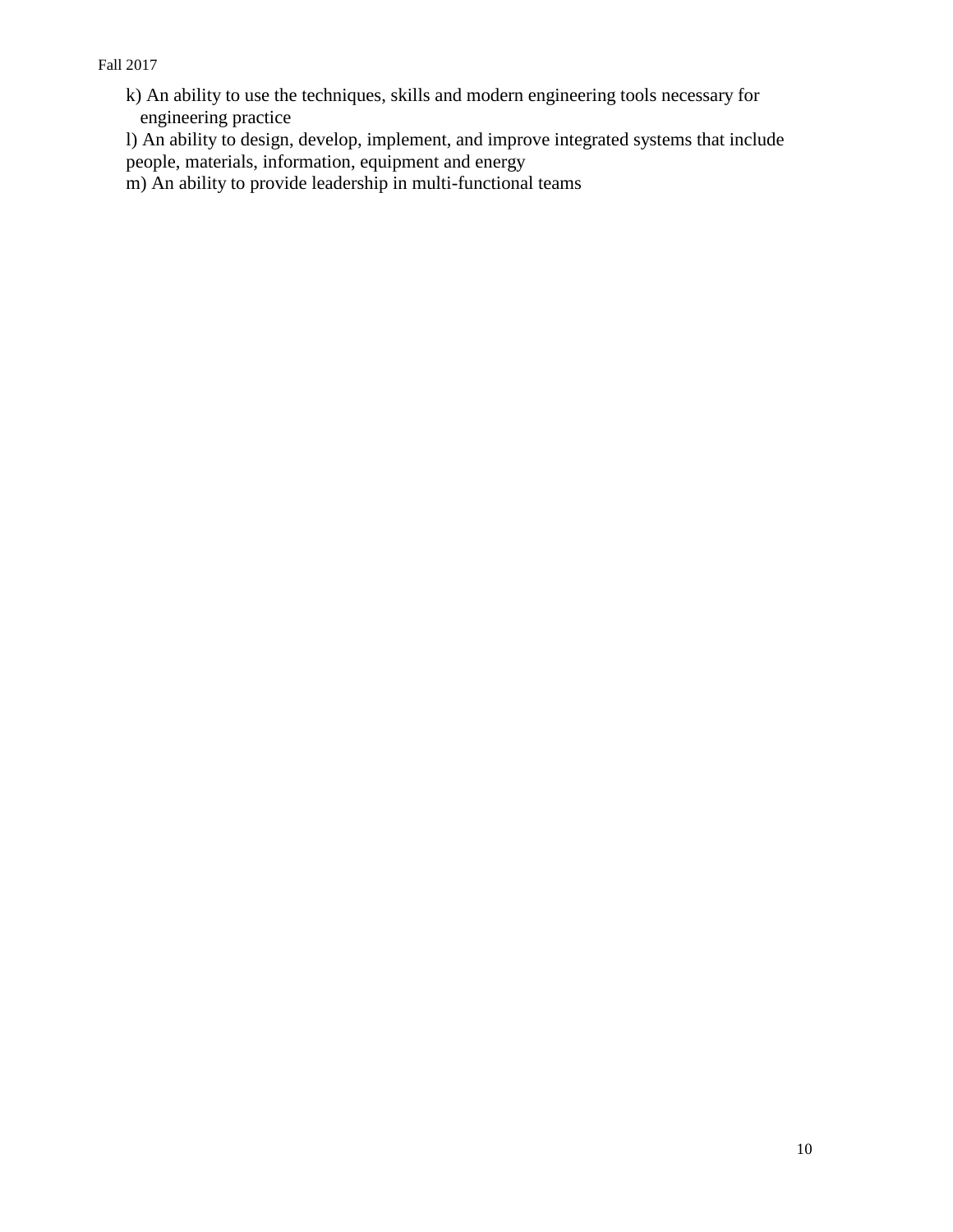#### **IE441**

#### **Design Journals (Binders)**

IE 441 journals can be thought of as a central point for all project information in a format loosely based upon the concept of design journals. Since we are not designing a project, it's not likely that our journals will become evidence in a liability or patent court case. Therefore, our journals do not have to meet some of the stricter requirements of "design journals" and can be tailored to the needs of our group project design scenario. Some suggested guidelines include the following:

- **3-ring binders** allow materials to be inserted/organized easily
	- tabbed sections
	- page numbering not required
- **Sections (examples)**
	- Contact summary (who, when, what, where detailed notes can be found)
	- Group meeting minutes/agendas progress/findings/updates
	- Proposal
		- Original proposal
		- Schedule
		- Updates to project (objectives, statement of work, schedule)
	- Project specific sections (one for each major area)
	- Literature review (references state source as written book, or on-line website). Finally, indicate which group member used that resource, and where in your paper this reference was summarized.
	- Summary of articles on any subject
	- Data/analyses/drawings
	- Vendors/products
	- Brochures/cost information/comparisons/economic analyses

#### **Important Points**

- Organization
- Documentation
- Contacts, findings, progress, procedures
- Printed summaries (articles, procedures, findings, etc.) (anything that may go into written report or appendices)
- Do 'write-ups' in format suitable for final written report
- Track your group's progress...and work to accomplish goals

*\*Documentation shows evidence of work (progress) and often provides written sections that fit neatly (with only minor modifications) into the final report.*

# **TIP: Particular attention will be paid to meeting minutes—are tasks being assigned to group members and being completed each week? The minutes should record this information.**

**Instructor will start each review session by going over the binder.**